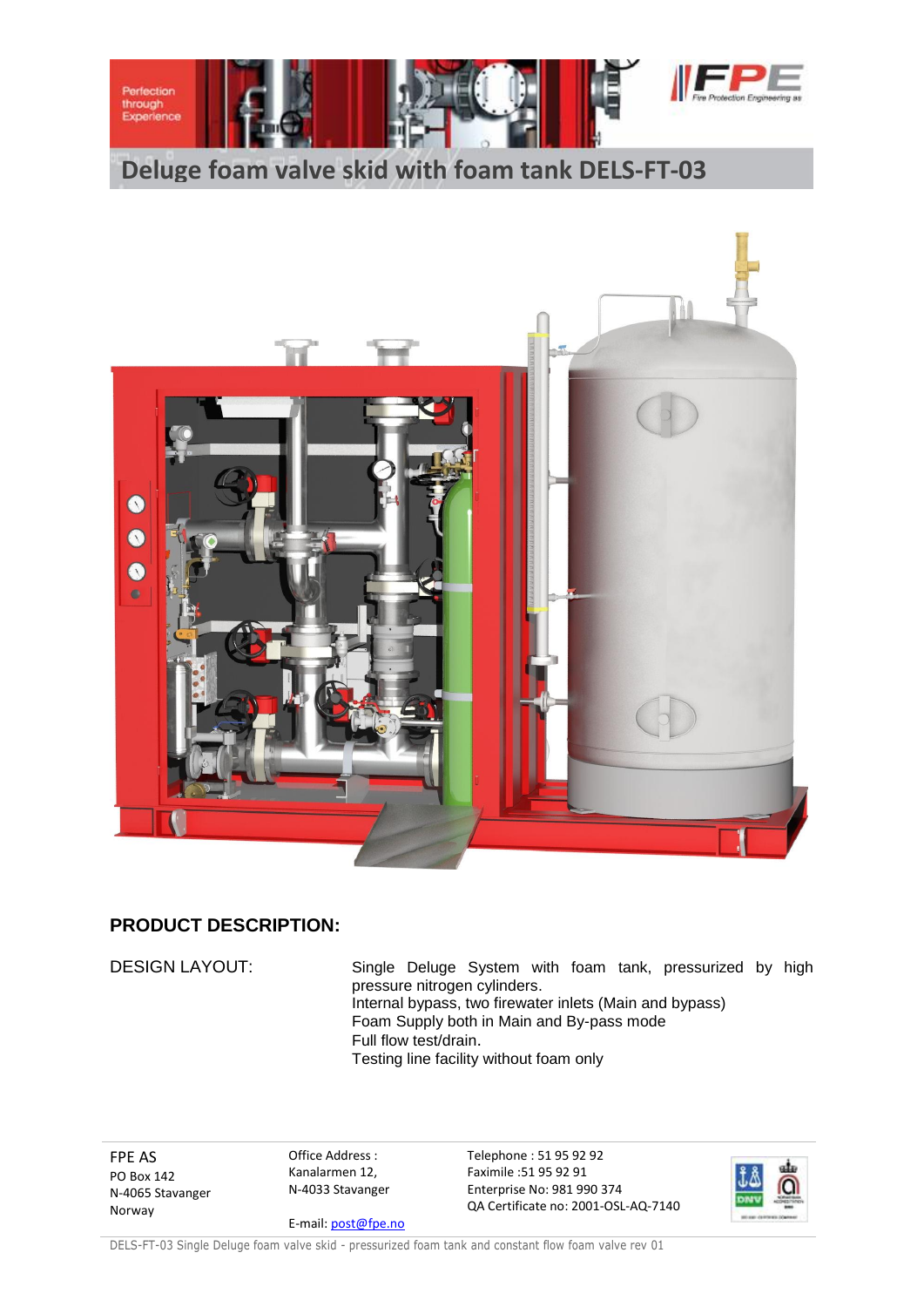

**Deluge foam valve skid with foam tank DELS-FT-03**

STANDARD MATERIALS: Foam tank: SST AISI 316, painted externally

Water Piping/Valves: Titanium<br>Foam Piping/Valves: AISI 316 Foam Piping/Valves:

ALTERNATIVE MATERIALS: Piping: CuNi 90/10, Super Duplex

Valves: Valves: Super Duplex, BS1400 AB2/LG2,

## **DESCRIPTION**

This type of deluge skid has a local foam tank, which is a pressurized type. When activated, the foam tank is pressurized by nitrogen cylinders, via a pressure control valve to the desired level.

The foam is mixed into the water by use of a constant flow foam proportioner, or by a balanced pressure foam proportioner.

The concept can also be used with multivalve skids.

WORKING PRESSURE: 20 barg

FPE AS PO Box 142 N-4065 Stavanger Norway

Office Address : Kanalarmen 12, N-4033 Stavanger E-mail[: post@fpe.no](mailto:post@fpe.no) Telephone : 51 95 92 92 Faximile :51 95 92 91 Enterprise No: 981 990 374 QA Certificate no: 2001-OSL-AQ-7140

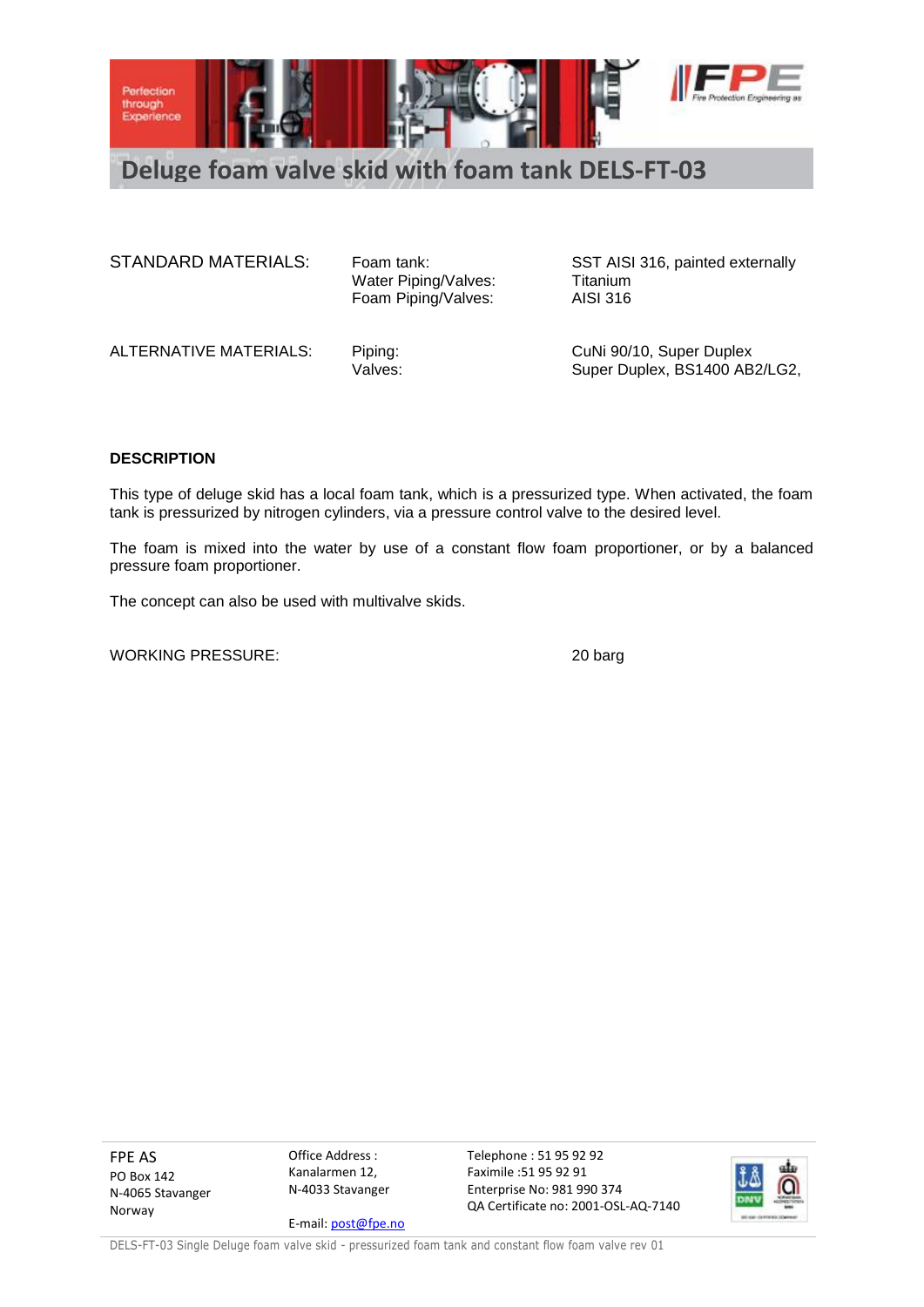

## **System logic Drawing**



FPE AS Office Address : Telephone : 51 95 92 92 alu Kanalarmen 12, Faximile :51 95 92 91 ĴΔ PO Box 142 ര N-4033 Stavanger Enterprise No: 981 990 374 N-4065 Stavanger QA Certificate no: 2001-OSL-AQ-7140 Norway E-mail[: post@fpe.no](mailto:post@fpe.no)

DELS-FT-03 Single Deluge foam valve skid - pressurized foam tank and constant flow foam valve rev 01